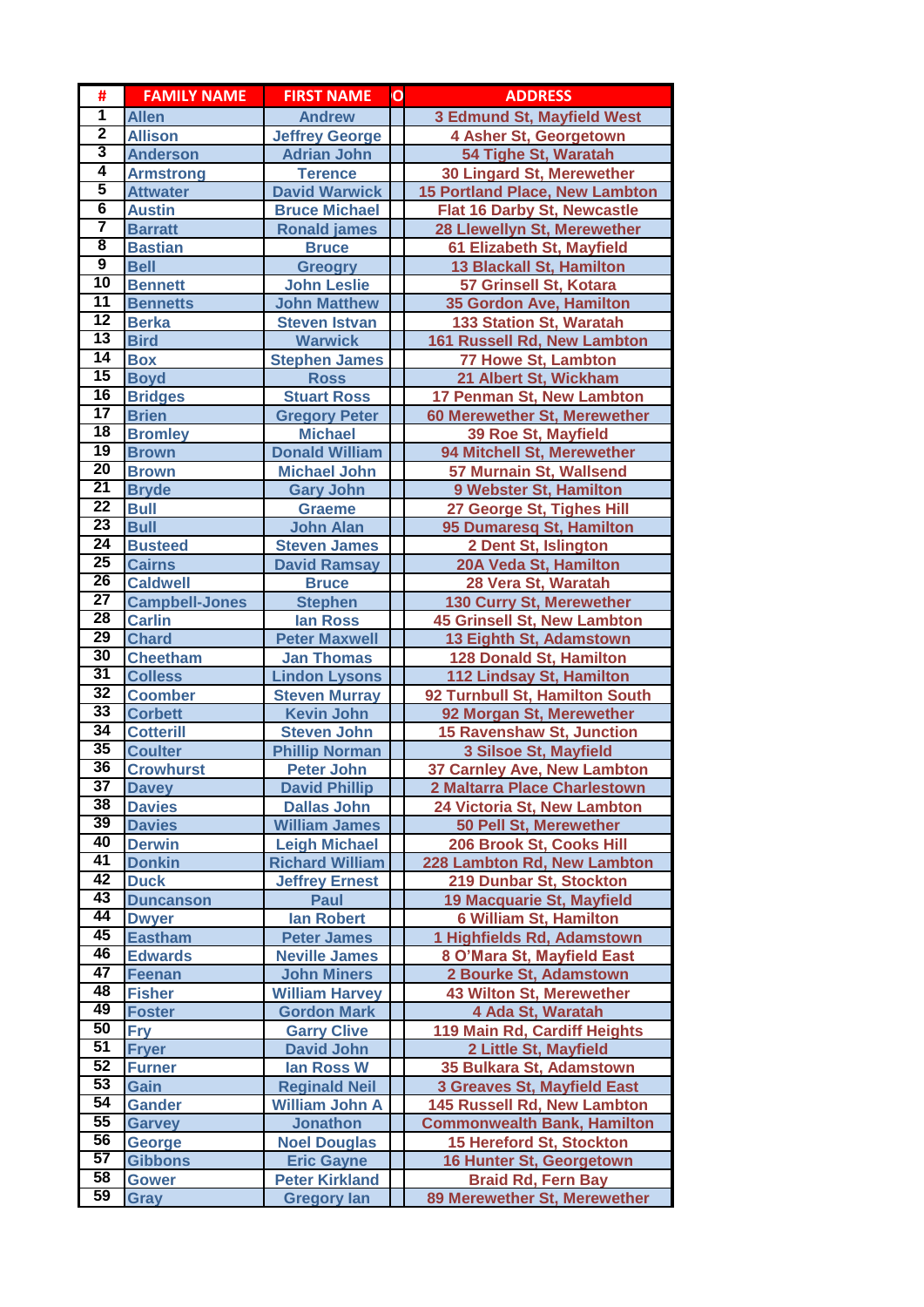| 60              | Gray                    | <b>John Stephen</b>   | <b>11 Bourke St, Adamstown</b>        |
|-----------------|-------------------------|-----------------------|---------------------------------------|
| 61              | Green                   | <b>Michael John</b>   | <b>45 The Terrace, Newcastle</b>      |
| 62              | <b>Green</b>            | <b>Robert Wesley</b>  | 228 Turton Rd, Waratah                |
| 63              | <b>Grugeon</b>          | <b>Hilton Ross</b>    | 30 Farquhar St, Merewether            |
| 64              | <b>Hallett</b>          | <b>Leoffric Mark</b>  | 12 Kitchener Pde, Newcastle           |
| 65              | <b>Halton</b>           | <b>Graham Hunter</b>  | <b>444 Pacific Highway</b>            |
| 66              | <b>Hancock</b>          | <b>David James</b>    | 117 Janet St, Merewether              |
| 67              | <b>Harrison</b>         | <b>Geoffrey</b>       | <b>18 Pacific Highway Adamstown</b>   |
| 68              | <b>Harrison</b>         | <b>Grant Noel</b>     | 188 Kings Rd, New Lambton             |
| 69              | <b>Hawkes</b>           | <b>George Douglas</b> | <b>43 Stewart Ave, Hamilton South</b> |
| 70              | <b>Hayward</b>          | <b>Grant Edward</b>   | 39 Lookout Rd, New Lambton            |
| $\overline{71}$ | <b>Henderson</b>        | <b>lan Donald</b>     | 3 Eddy St, Hamilton                   |
| $\overline{72}$ | <b>Herbert</b>          | <b>John William</b>   | 9 Shamrock St, Hexham                 |
| 73              | <b>Hetherington</b>     | <b>Denis Roger</b>    | <b>79 Mitchell St, Merewether</b>     |
| 74              | <b>Heuston</b>          | <b>John Dunlop</b>    | 30 Bridge St, Waratah                 |
| 75              | <b>Hicks</b>            | <b>Brian Leslie</b>   | 19 Dickson St, Wickham                |
| 76              | <b>Hillard</b>          | <b>Peter Robert</b>   | 26 Walsh St, Mayfield East            |
| $\overline{77}$ | Hogan                   | <b>lan Adrian</b>     | 9 Channel St, Swansea                 |
| 78              | <b>Hollier</b>          | <b>Peter</b>          | 67 Young St, Waratah                  |
| 79              | <b>Hoye</b>             | <b>William Robert</b> | 34 Wimbledon Grove Kotara;            |
| 80              | <b>Hudson</b>           | <b>Graham Sydney</b>  | 'Benareld' Lewisbrook;                |
| 81              | <b>Humby</b>            | <b>Robert John</b>    | 49 Helen St, Merewether               |
| 82              | <b>Irving</b>           | <b>Brian Kenneth</b>  | <b>7 Frith St, Mayfield West</b>      |
| 83              | <b>Jack</b>             | <b>Bruce Raymond</b>  | 21 Lookout Rd, New Lambton            |
| 84              | <b>Johannssen</b>       | <b>Paul Theodore</b>  | 3 Adrian St, Mayfield West            |
| 85              | <b>Kearns</b>           | <b>Barry Robert</b>   | 111 Jenner Pde, Hamilton South        |
| 86              | <b>Kemp</b>             | <b>Edward Dale</b>    | <b>46 Tyrrell St, Newcastle</b>       |
| 87              | <b>Kentish</b>          | <b>Gregory Arthur</b> | 41 Fawcett St, Mayfield               |
| 88              | <b>Kirby</b>            | <b>Grant Dalton</b>   | 1 Chatham St, Hamilton North          |
| 89              | <b>Kolatchew</b>        | <b>Eric</b>           | 17 Agnes St, Mayfield                 |
| 90              | <b>Kristensen-Steen</b> | <b>Elias</b>          | <b>10 Robert St, Mayfield</b>         |
| 91              | <b>Lawrie</b>           | <b>Colin John</b>     | <b>7 Ridgeway Rd, New Lambton</b>     |
| 92              | <b>Lawson</b>           | <b>Alan John</b>      | 12 Ann Pde, New Lambton               |
| 93              | Lee                     | <b>Norman John</b>    | 61 Orchardtown Rd, New Lambton        |
| 94              | <b>Lewis</b>            | <b>Kevin Maxwell</b>  | 1 Railway St, Merewether              |
| 95              | <b>Lindus</b>           | <b>Peter Stephen</b>  | 55 Mawson St, Shortland               |
| 96              | Ling                    | <b>Gary Allan</b>     | <b>42 Neville St, Mayfield</b>        |
| 97              | <b>Littlewood</b>       | <b>Frank</b>          | 82 Mitchell St, Stockton              |
| 98              | <b>Maher</b>            | <b>Lawrence</b>       | 200 Dunbar St, Stockton               |
| 99              | <b>Mansfield</b>        | <b>John Edward</b>    | <b>30 Evescourt Rd, New Lambton</b>   |
| 100             | <b>Mason</b>            | <b>Gregory David</b>  | <b>45 Dunbar St, Stockton</b>         |
| 101             | <b>McLeod</b>           | <b>Philip Kendall</b> | 16 Delando St, Waratah                |
| 102             | <b>Mears</b>            | <b>Anthony</b>        | 23 Woodlands Ave, New Lambton         |
| 103             | <b>Melmeth</b>          | <b>Paul Owen</b>      | 90 Grinsell St, Kotara                |
| 104             | <b>Morante</b>          | <b>Paul Raymond</b>   | 115 Jenner Pde, Hamilton South        |
| 105             | <b>Morel</b>            | <b>Mati</b>           | <b>7 Norah Rd, East Lambton</b>       |
| 106             | <b>Morris</b>           | <b>Allyn Grahame</b>  | 117 Date St, Adamstown                |
| 107             | <b>Morrison</b>         | <b>Neil Allan</b>     | <b>Rankin Rd, Fern Bay</b>            |
| 108             | <b>Morrow</b>           | <b>Christopher</b>    | 35 Yule Rd, Merewether                |
| 109             | <b>Morrow</b>           | <b>Christopher</b>    | <b>484 Pacific Highway Adamstown</b>  |
| 110             | <b>Neal</b>             | <b>Roger Marshall</b> | 3 Boscawen St, Wallsend               |
| 111             | <b>Neat</b>             | <b>Gary Francis</b>   | 177 Park Ave, Kotara                  |
| 112             | <b>New</b>              | <b>Robert Joseph</b>  | <b>Pipeline Rd, Ash Island</b>        |
| 113             | <b>Norton</b>           | <b>Richard Louis</b>  | <b>7 Fenton Ave, Bar Beach</b>        |
| 114             | <b>Oliver</b>           | <b>Dougald</b>        | 37 Edith St, Waratah                  |
| 115             | <b>Ormerod</b>          | <b>Graeme Robert</b>  | 91 Birdwood St, New Lambton           |
| 116             | <b>Parker</b>           | <b>David William</b>  | <b>165 Dunbar St, Stockton</b>        |
| 117             | <b>Paterson</b>         | <b>Colin John</b>     | 279 Brunker Rd, Adamstown             |
| 118             | <b>Percy</b>            | <b>John Phillip</b>   | <b>14 Crest Rd, Wallsend</b>          |
| 119             | <b>Pierce</b>           | <b>David Raymond</b>  | <b>78 Fullerton St, Stockton</b>      |
| 120             | <b>Pitt</b>             | <b>Terence James</b>  | <b>55 Maitland Rd, Stockton</b>       |